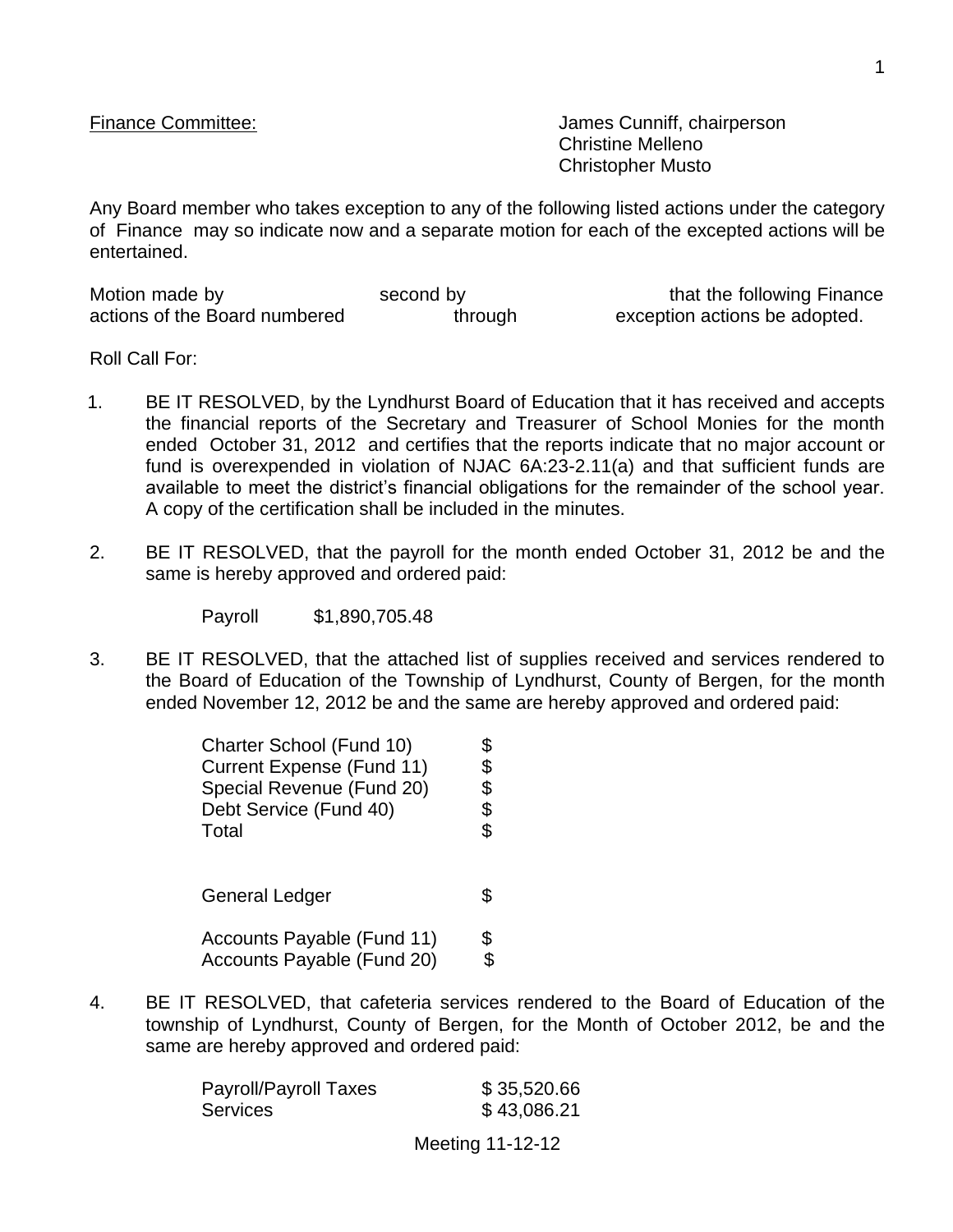- 5. BE IT RESOLVED, that the Lyndhurst Board of Education approve the attached transfers for the month of October 2012.
- 6. BE IT RESOLVED, that the Lyndhurst Board of Education approve Langdon Ford Financial, Inc. as an approved vendor for the Lyndhurst Educational Systems' 403b program.
- 7. BE IT RESOLVED, that the Lyndhurst Board of Education approve a service contract with Trojan Refrigeration, Inc. for November 1, 2012 to June 30, 2013.
- 8. WHEREAS, the Department of Education requires New Jersey School Districts to submit three-year maintenance plans documenting "required" maintenance activities for each of its public school facilities, and

WHEREAS, the required maintenance activities as listed in the attached document for the various school facilities of Lyndhurst Public Schools are consistent with these requirements, and

WHEREAS, all past and planned activities are reasonable to keep school facilities open and safe for use or in their original condition and to keep their system warranties valid,

NOW THEREFORE BE IT RESOLVED, that the Lyndhurst Public Schools hereby authorizes the School Business Administrator to submit the attached Comprehensive Maintenance Plan for Lyndhurst Public Schools in compliance with Department of Education requirements.

- 9. BE IT RESOLVED, that the Lyndhurst Board of Education recognizes the damage from Hurricane Sandy and acknowledges that the repair project must be completed immediately and that it is an emergent situation, in accordance with N.J.A.C. 5:34-6.1 Emergency Purchases/General requirements and the use of emergency purchasing pursuant to N.J.S.A. 40A:11-6 or 18A:18A-7 accordingly, the board will fund the project 100% out of surplus and that application will be made to our insurance and FEMA for reimbursement.
- 10. BE IT RESOLVED, that the Lyndhurst Board of Education approve a transfer from its surplus for \$225,000.00. Amount is determined based upon estimates for repairs due to Hurricane Sandy. This transfer will facilitate the project for repairs to the Lyndhurst School District in the aftermath of Hurricane Sandy.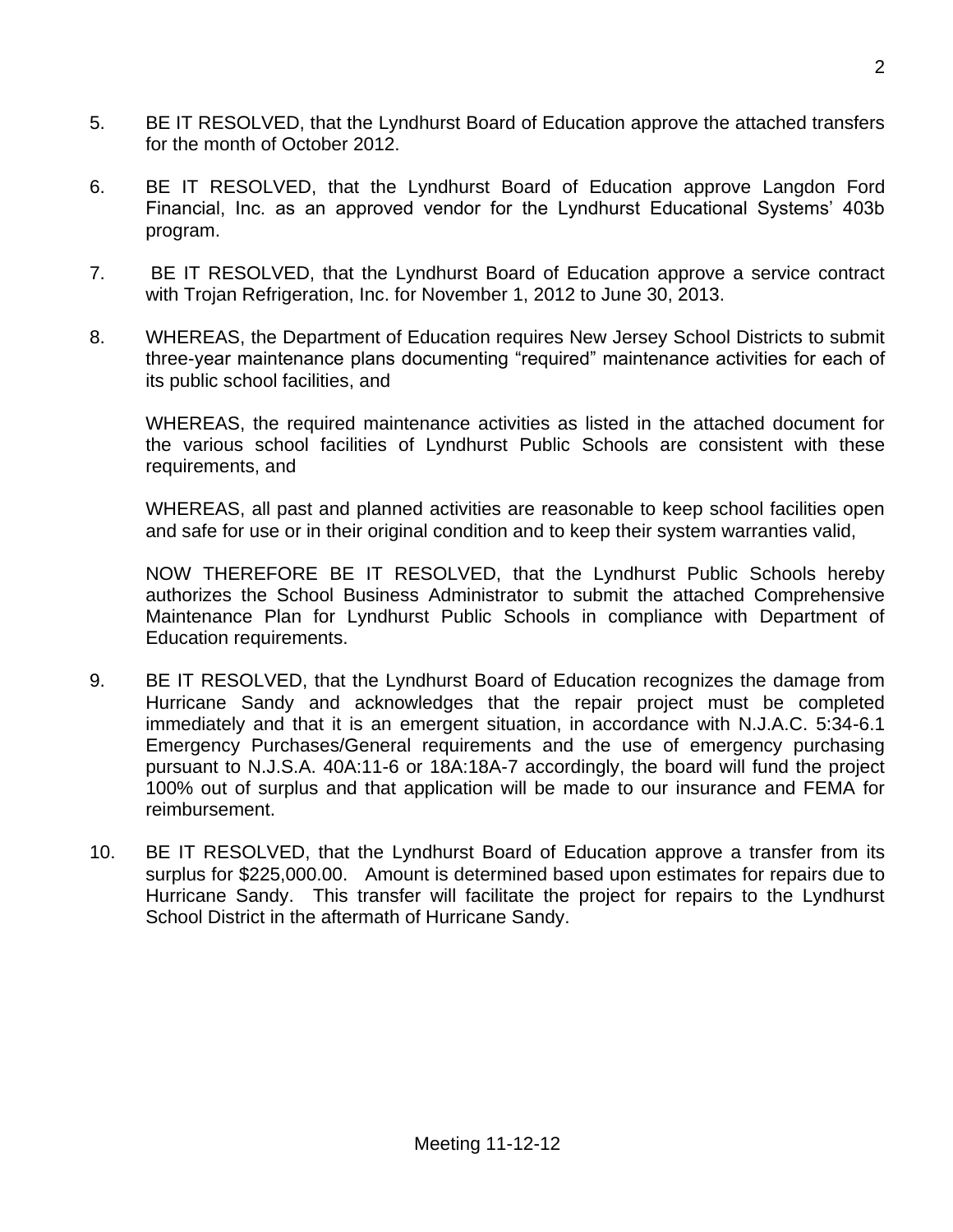## Education & Curriculum Committee: Josephine Malaniak, chairperson

Ronald Grillo Christine Melleno

1. BE IT RESOLVED, that the Lyndhurst's 2012-2013 Nursing Services Plan has been reviewed and approved by the Bergen County Superintendent of Schools.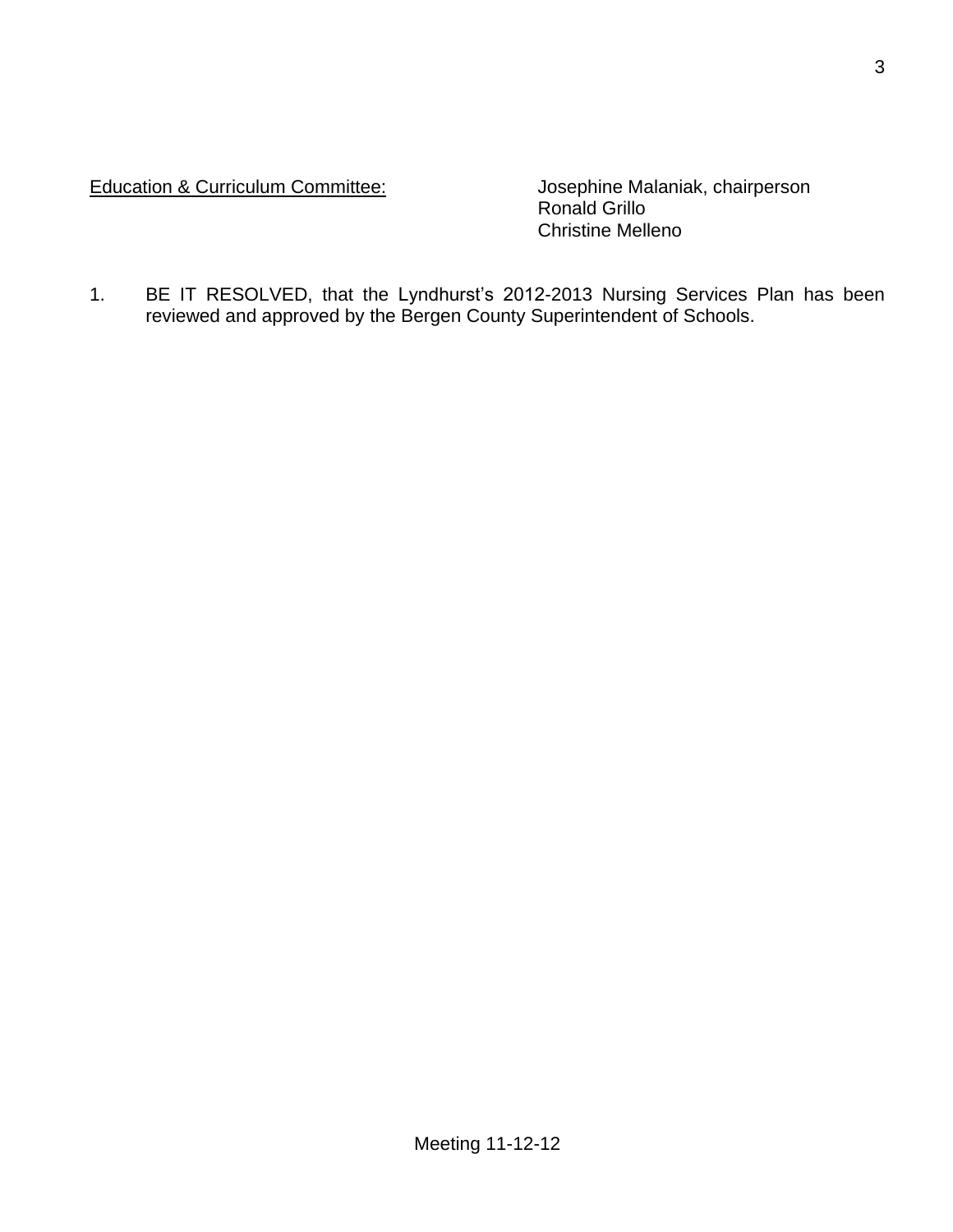## Meeting 11-12-12

## Rules & Regulations Committee: Stephen Vendola, chairperson

James Cunniff Annie Rowe

Any Board member who takes exception to any of the following listed actions under the category of Rules & Regulations may so indicate now and a separate motion for each of the excepted actions will be entertained.

| Motion made by                            | second by |         | that the following Rules & |
|-------------------------------------------|-----------|---------|----------------------------|
| Regulations actions of the Board numbered |           | through | exception actions          |
| be adopted.                               |           |         |                            |

Roll Call For:

1. BE IT RESOLVED, that the Lyndhurst Board of Education approve the following use of school facilities:

| Organization           | Place                                 | Time, Date, Purpose                                                                   |
|------------------------|---------------------------------------|---------------------------------------------------------------------------------------|
| <b>NJ Hurricanes</b>   | Matera Field<br><b>Softball Field</b> | 12:00 pm $-6:00$ pm<br>10/21/12<br><b>Baseball Game</b>                               |
| Lyndhurst Music Assoc. | <b>High School</b><br>Cafeteria       | 5:00 pm $-$ 10:00 pm<br>10/26/12<br><b>Band Appreciation Dinner</b>                   |
| <b>SKYY Swim Team</b>  | <b>High School</b><br>Gym<br>Pool     | 4:30 PM-8:30 PM - 11/23/12<br>6:30 AM-5:30 PM -11/24/12<br>6:30 AM-4:30 PM - 11/25/12 |
| <b>PTA</b>             | Roosevelt<br>Gym                      | $8:30$ am $-3:30$ pm<br>12/13/12<br><b>Holiday Shoppe</b>                             |